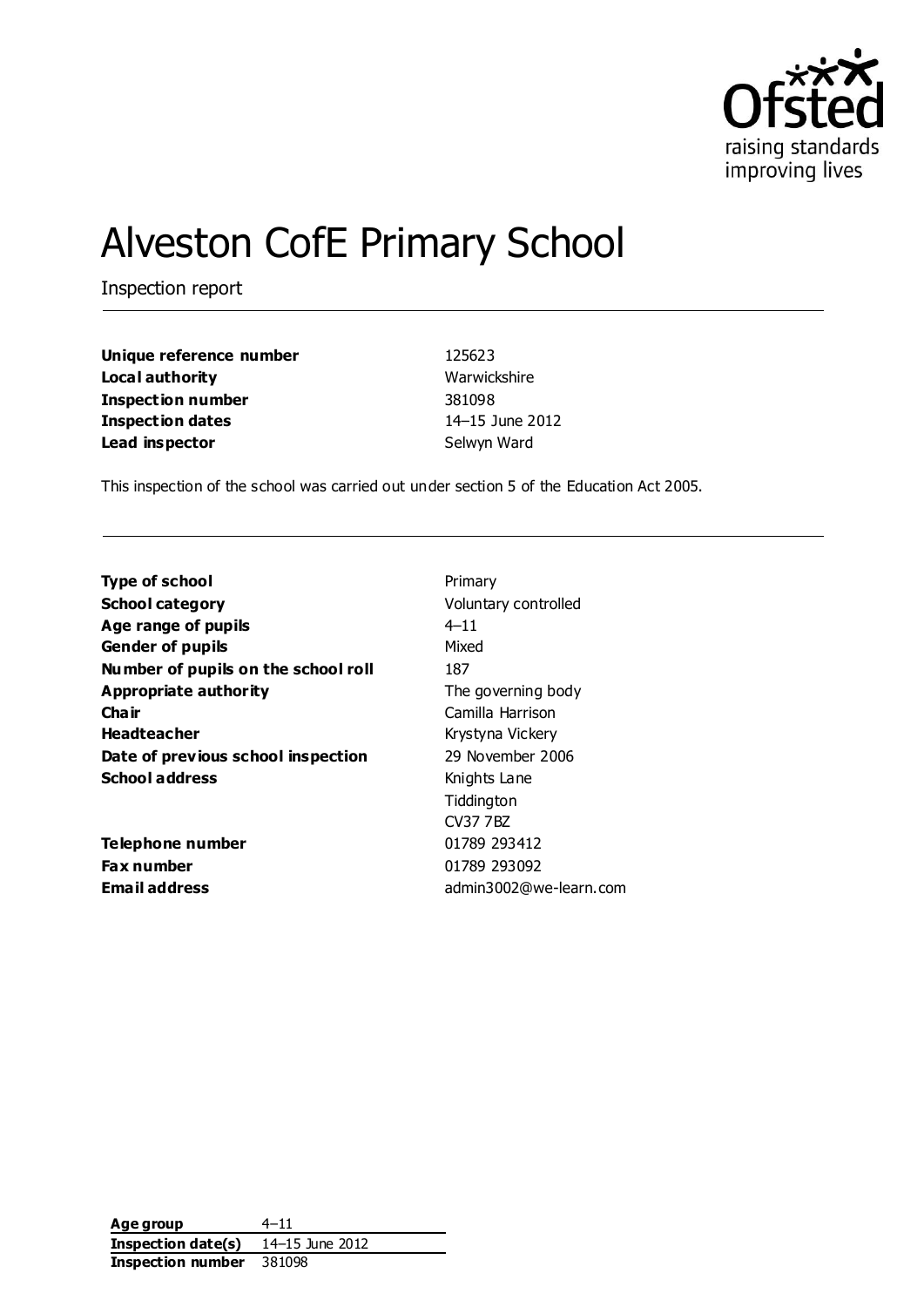

You can use Parent View to give Ofsted your opinion on your child's school. Ofsted will use the information parents and carers provide when deciding which schools to inspect and when.

You can also use Parent View to find out what other parents and carers think about schools in England. You can visit [www.parentview.ofsted.gov.uk,](http://www.parentview.ofsted.gov.uk/) or look for the link on the main Ofsted website: [www.ofsted.gov.uk](http://www.ofsted.gov.uk/)

The Office for Standards in Education, Children's Services and Skills (Ofsted) regulates and inspects to achieve excellence in the care of children and young people, and in education and skills for learners of all ages. It regulates and inspects childcare and children's social care, and inspects the Children and Family Court Advisory Support Service (Cafcass), schools, colleges, initial teacher training, work-based learning and skills training, adult and community learning, and education and training in prisons and other secure establishments. It assesses council children's services, and inspects services for looked after children, safeguarding and child protection.

Further copies of this report are obtainable from the school. Under the Education Act 2005, the school must provide a copy of this report free of charge to certain categories of people. A charge not exceeding the full cost of reproduction may be made for any other copies supplied.

If you would like a copy of this document in a different format, such as large print or Braille, please telephone 0300 123 4234, or email enquiries@ofsted.gov.uk.

You may copy all or parts of this document for non-commercial educational purposes, as long as you give details of the source and date of publication and do not alter the information in any way.

To receive regular email alerts about new publications, including survey reports and school inspection reports, please visit our website and go to 'Subscribe'.

Piccadilly Gate Store St **Manchester** M1 2WD

T: 0300 123 4234 Textphone: 0161 618 8524 E: enquiries@ofsted.gov.uk W: www.ofsted.gov.uk



© Crown copyright 2012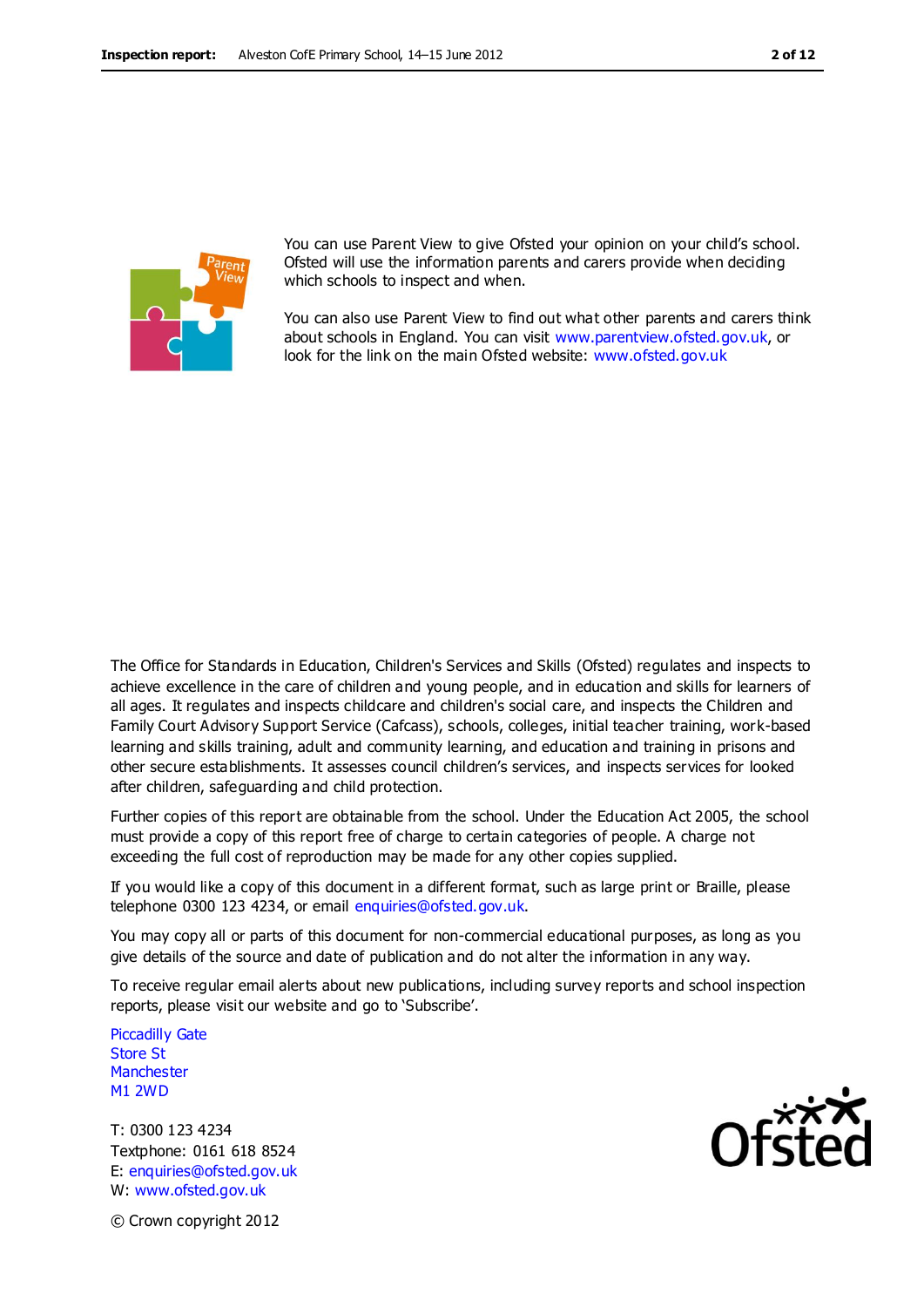# **Introduction**

Inspection team

Selwyn Ward **Additional Inspector** Clare Saunders **Additional Inspector** 

This inspection was carried out with two days' notice. The inspectors visited 22 lessons taught by eight teachers, with a particular focus on any variation in teaching and learning across the key stages, and on how writing skills are promoted. Inspectors listened to pupils read, and spoke with parents and carers, groups of pupils, staff, and members of the governing body. Inspectors observed the school's work. They looked at pupils' books, school development planning, school selfevaluation, leaders' monitoring of teaching and the questionnaire responses of 94 pupils, 24 staff and 94 parents and carers.

# **Information about the school**

Although the school is smaller than average, the number of pupils on roll has increased since the time of the last inspection. The accommodation has also been extended. Whereas, previously, pupils were taught in mixed-age classes, there is now a separate class for each year group. Most pupils are White British. The percentage of pupils from minority ethnic backgrounds is half the national average, as is the proportion learning English as an additional language. The percentage of pupils known to be eligible for free school meals is below average. The proportion of disabled pupils and those with special educational needs supported at school action plus or with a statement of special educational needs is average. The school meets the government's current floor standard, which sets the minimum expectations for attainment and progress at the end of Year 6.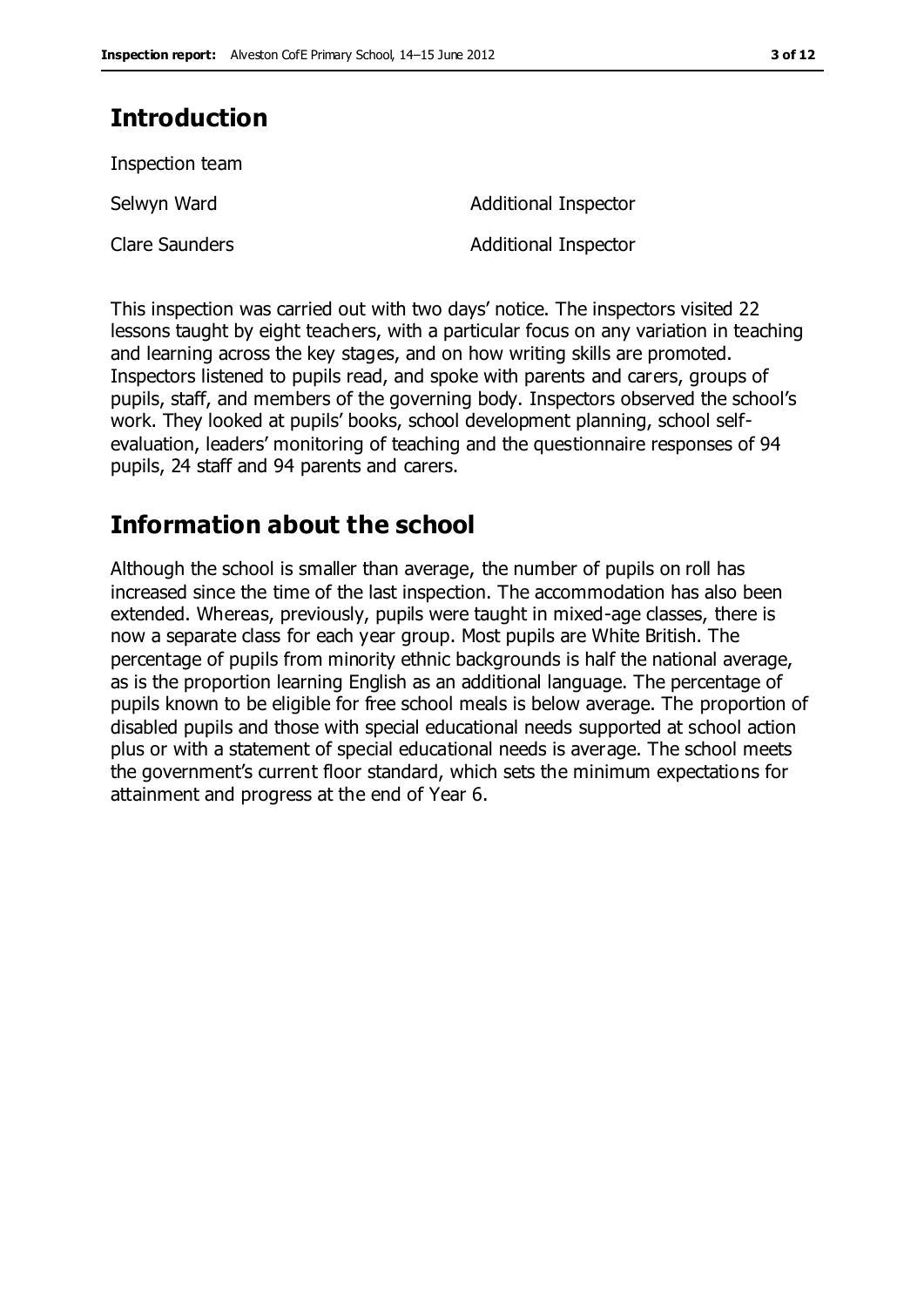## **Inspection judgements**

| <b>Overall effectiveness</b>     |  |
|----------------------------------|--|
|                                  |  |
| <b>Achievement of pupils</b>     |  |
| <b>Quality of teaching</b>       |  |
| Behaviour and safety of pupils   |  |
| <b>Leadership and management</b> |  |

### **Key findings**

- This is a good school. It is not yet outstanding because pupils' progress in lessons and over time is good rather than better and because attainment in writing is not as high as it is in reading and mathematics.
- What stands out at this school is the excellent, innovative curriculum which promotes pupils' spiritual, moral, social and cultural development exceptionally well. Pupils benefit from a rich variety of opportunities to reflect on and learn a great deal about their own and other cultures. The stimulating curriculum also ensures pupils are engaged and interested in learning. As a result, their behaviour is exemplary and they are eager and enthusiastic learners. Pupils feel very safe at school and know a lot about how to keep safe.
- Attainment is above average. It is especially high in mathematics because pupils benefit from numerous opportunities to learn through practical activities and investigation. Though attainment in writing is above average, it lags behind that in reading and mathematics.
- $\blacksquare$  Teaching is consistently good throughout the school. This represents an improvement since the time of the last inspection because there has previously been variation in rates of progress between key stages. Teachers are particularly successful in motivating pupils so that they work hard and do their best. Work in lessons is not always tailored, however, to meet the different needs of pupils of widely different capabilities. Marking mostly gives pupils good guidance on how to improve their work but this is not consistent in all classes and in every subject.
- $\blacksquare$  In this well run school, leaders and managers have had success in raising attainment by improving provision and performance in the Early Years Foundation Stage and Key Stage 1. There is much monitoring of teaching, although this sometimes gives an overly positive view because leaders' lesson observations and their checking of planning has tended to focus more on the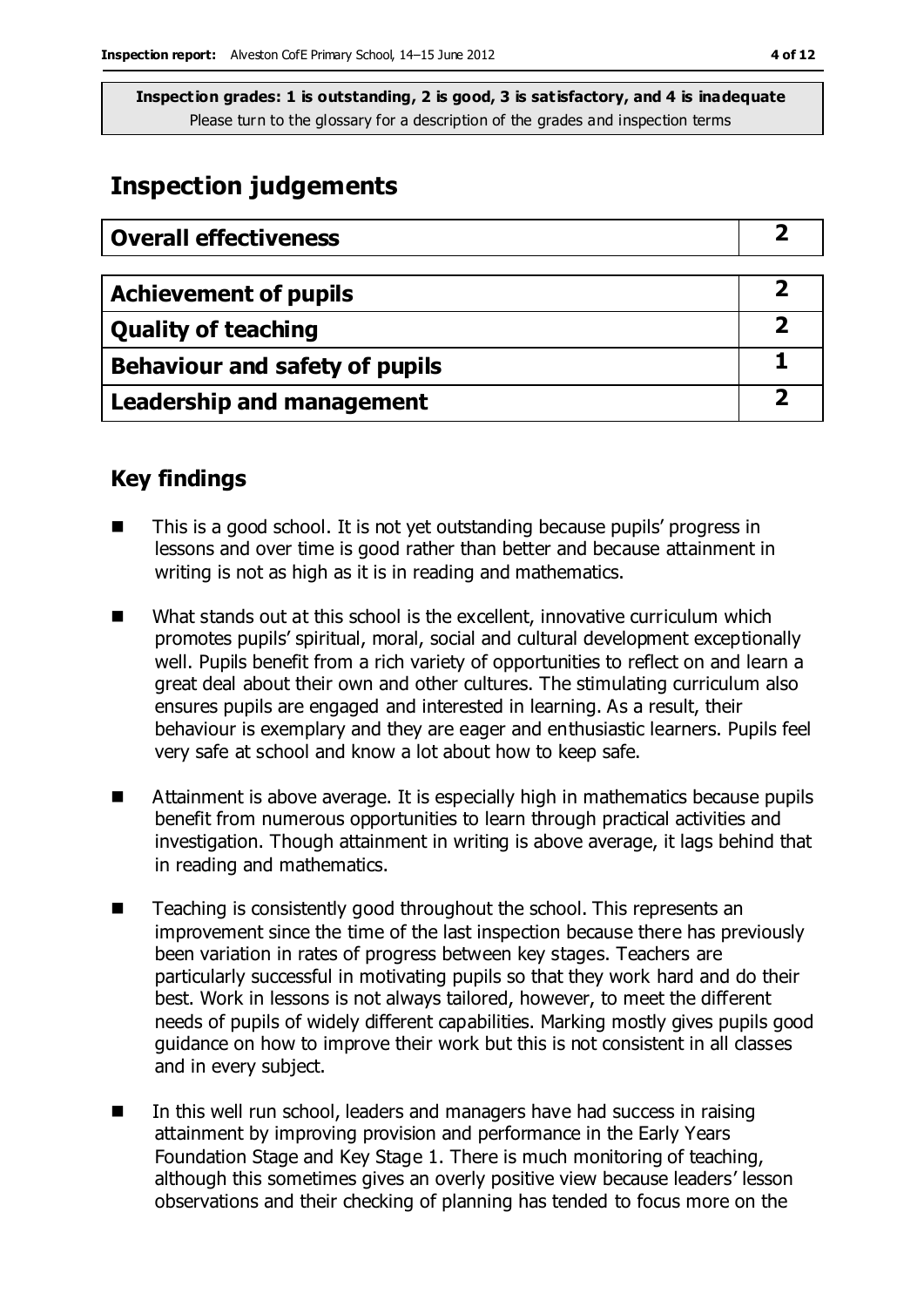features of teaching than on its impact on the learning and progress of pupils of all abilities.

## **What does the school need to do to improve further?**

- By the end of the summer term 2013, further accelerate pupils' progress in lessons and raise attainment in writing to match that in reading and mathematics by:
	- always matching work to pupils' different capabilities so that all are helped to build on what they have learnt before
	- consistently giving all pupils clear guidance through marking in all subjects that shows them what they need to do to improve their work
	- maintaining appropriate rigour in correcting spelling and punctuation errors when marking pupils' work
	- giving pupils throughout the school the opportunity routinely to check and assess their own and each other's work
	- ensuring that leaders' monitoring of lessons and of teachers' planning is always sharply focused on pupils' learning and rates of progress.

### **Main report**

### **Achievement of pupils**

According to the school's assessments, children's attainment when they join the Reception Year is in line with that expected for their ages. Thanks to consistently good teaching, children now make good progress during their time in the Early Years Foundation Stage. As a result, attainment is above expectations for children currently in the Reception Year. This contrasts with the picture previously. The attainment of pupils in the current Year 2, for example, was only average when they left Reception. More consistently good teaching has benefited pupils in Key Stage 1 too, with the result that attainment in reading, writing and mathematics has this year risen to the equivalent of around a term ahead of the national average. In most of the years since the last inspection, attainment in Key Stage 1 has been only average, so this represents a notable improvement. Crucial to the better progress in reading and writing in both Reception and Key Stage 1 has been the move to more systematic teaching of letters and sounds (phonics). In the phonics sessions sampled during the inspection, pupils made good progress because they were grouped by ability rather than age and so were appropriately challenged. Even children at an early stage of developing phonics skills were encouraged to write the words they were sounding out using cursive script.

The rolling out of phonics teaching has extended to those pupils in Key Stage 2 who have previously struggled with reading. This has had a beneficial impact, although not all of the readers heard during the inspection used phonics to sound out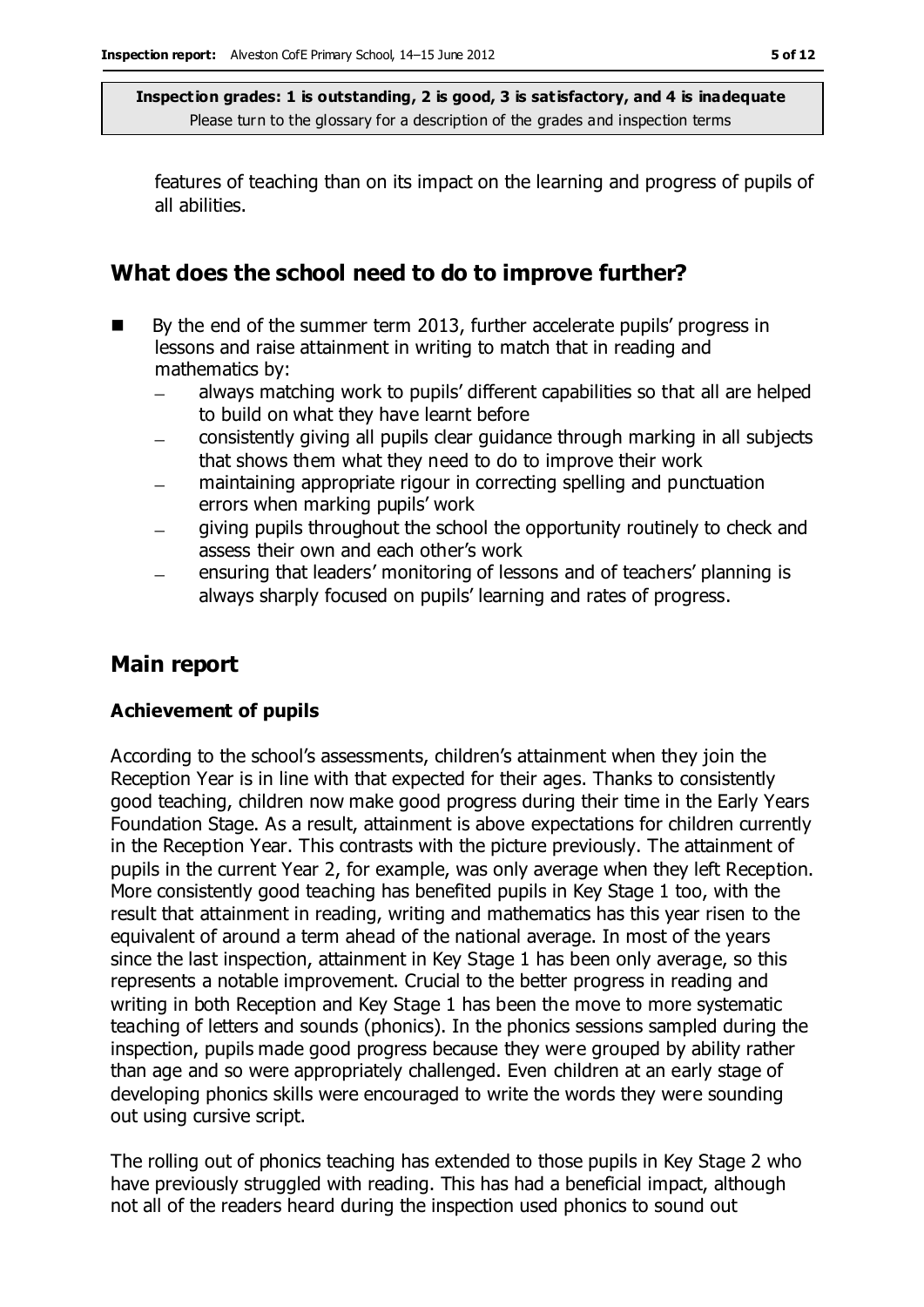unfamiliar words. Nevertheless, attainment in reading and writing is above average in Key Stage 2. In 2011, test scores in English were a term ahead of those nationally. In mathematics, results were a year ahead. The difference is due to the school's success in providing pupils with practical opportunities to apply their numeracy skills. By contrast, opportunities are sometimes missed to reinforce pupils' writing skills. For example, pupils are given mixed messages about the importance of accurate spelling and punctuation in their writing when errors are picked up in English but go uncorrected in other subjects. Pupils are not always expected to check their own and each other's work for avoidable errors.

Almost all parents and carers are happy with the progress their children make. This extends to parents of disabled pupils and those with special educational needs. Overall, these pupils, and those learning English as an additional language, make the same good progress as their peers. There are individual examples of disabled pupils and those with special educational needs making outstanding progress.

#### **Quality of teaching**

Pupils like their lessons because teachers make learning interesting and fun. This has been particularly the case in mathematics, and it accounts for the high attainment in this subject by the end of Year 6. It is also now increasingly evident in writing, which has been the subject of a focus for raising attainment. Teachers are adept at stimulating pupils' imagination and creativity. In an English lesson in Year 6, pupils made good progress analysing sections of a wordless graphic novel. They identified and interpreted the symbolism in the illustrations, drawing on what they had previously learnt in history about refugees and Second World War evacuees. This then became the stimulus for their understanding of story characters and their motivation. There were similarly powerful opportunities for reflection in Year 2, where pupils were introduced to *The Tempest*. Well-chosen props reminded pupils of the story so far, as the teacher recounted the events in Act 1, making judicious use of Shakespearian language, particularly to describe the characters. Pupils then acted in role as Miranda and as Caliban, 'A freckled whelp hag-born – not honour'd with a human shape'. This gave pupils a memorable learning experience while introducing them to Shakespeare's prose in an accessible form. Reading is taught well because the systematic teaching of phonics enables pupils to steadily develop their skills in recognising letter combinations and the sounds they make.

Disabled pupils and those with special educational needs are taught well because they are given well-tailored support. Often, this is delivered by teaching assistants, whose work is carefully planned in partnership with the class teacher to strike the right balance between helping pupils and pushing them to develop their independence. In the main, teachers plan appropriate activities for the wide range of abilities in each class, but that is not always so. There are occasions when pupils of different abilities are given essentially the same or overly similar work to do. This sometimes has the effect of limiting opportunities for more-able pupils, in particular, to develop and apply their writing skills.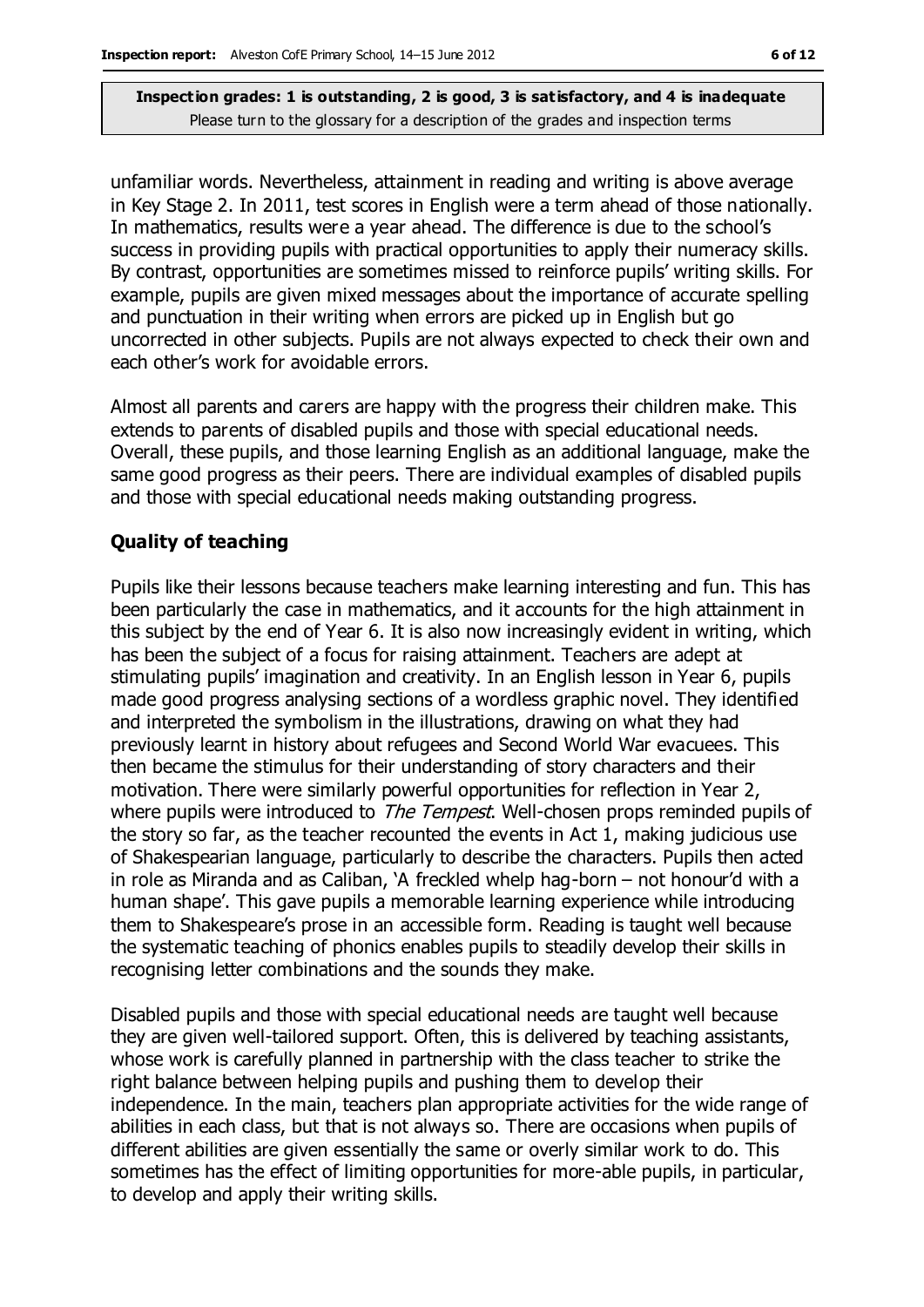The very large majority of parents and carers are happy with teaching. Their views are especially positive about teaching in Reception. Many wrote to praise the support their children have been given starting school. Typical of parents' views was the comment of the parent who wrote, 'I could not be happier with the way my child has settled in her first year at school.'

Though marking is good overall, there remains variation in quality between classes and, even more so, between subjects. Marking in English and mathematics is notably more thorough than that in other subjects. This limits the impact that work in other subjects has on raising attainment in writing.

#### **Behaviour and safety of pupils**

Pupils' behaviour in lessons and around the school is exemplary. The views of the very large majority of parents and carers and of almost all of the pupils confirm that the excellent behaviour seen during the inspection was typical of pupils' everyday experience. This excellent behaviour is not merely evident in pupils' conduct but also in their very positive attitudes to learning. From the start of the Reception Year, children quickly learn the school's orderly routines. As a result, pupils throughout the school settle to work without fuss or the need for staff direction. They work with sustained concentration and so get a lot done. When asked to work in pairs or small groups, they cooperate very sensibly. Crucially, pupils listen well in lessons, not just to their teacher but just as carefully to each other's contributions. This contributes strongly to the good progress that they make.

Parents and carers overwhelmingly agree that their children feel safe at school, and pupils themselves confirm this. They learn how to keep safe, with, for example, strong reinforcement of precautions to take to avoid risks when using the internet. Pupils learn to take responsibility, for example as peer mediators, helping to resolve any disagreements. Though pupils have a very clear understanding of the many different forms which bullying can take, they, and their parents and carers, were hard put to think of examples of bullying beyond occasional, soon resolved, incidents of name-calling. During the inspection, two boys got involved in a minor tiff over an accidental bumping of chairs. After an initial squaring off, they quickly resolved their differences without the need for any adult intervention and they shook hands amicably.

Attendance is above average and has been consistently so since the last inspection.

#### **Leadership and management**

The improved teaching and learning in the Early Years Foundation Stage and Key Stage 1 show the impact of leaders' management of performance, the staff training provided, and the school's capacity for continued improvement. Monitoring of lessons and of teachers' planning is thorough and has contributed to the improvements seen, although lesson observations sometimes focus more on what the teachers are doing rather than on their impact on pupils' learning.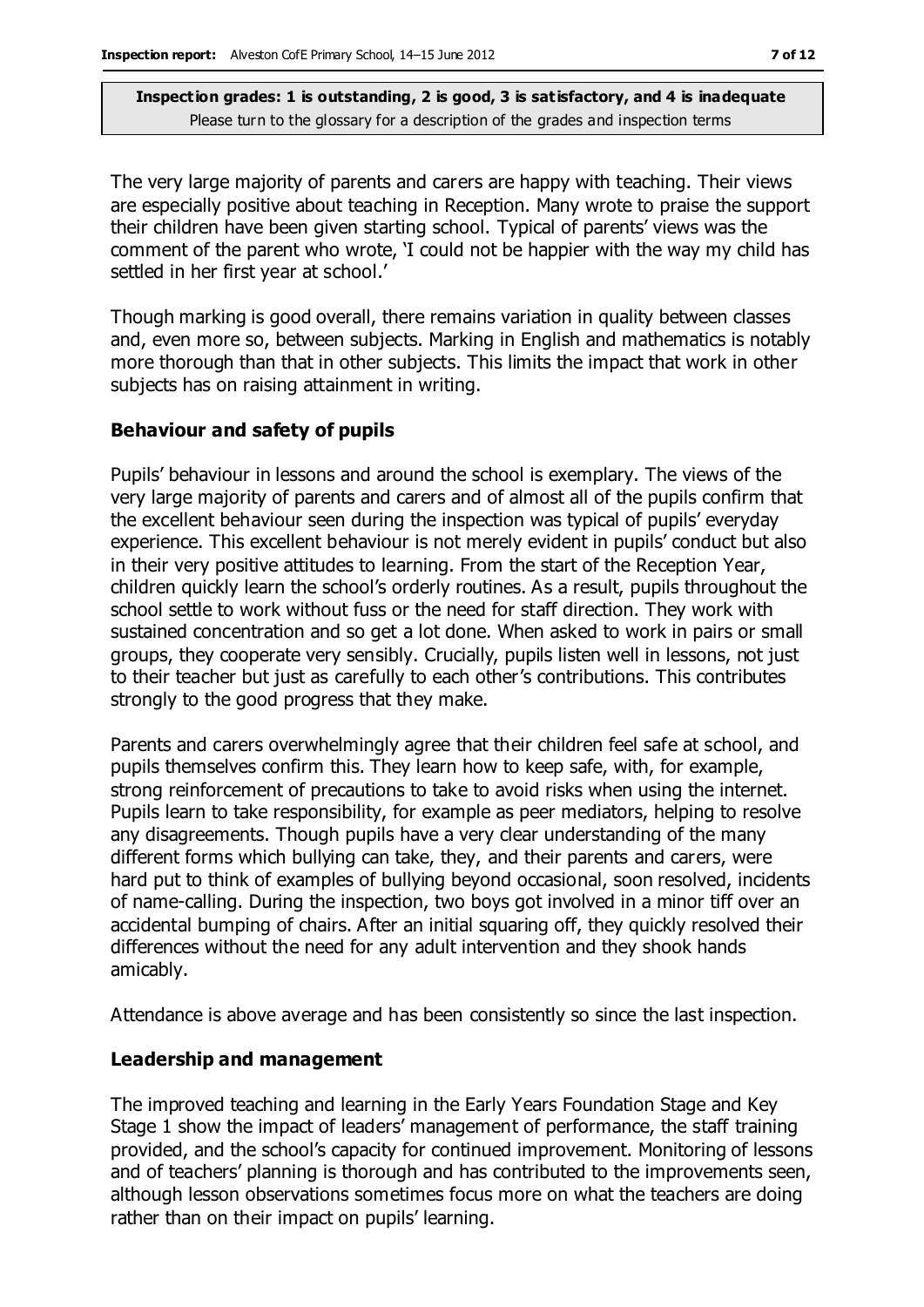The curriculum is outstanding because it provides pupils with many memorable learning experiences. Subjects are integrated well, so that, for example, pupils routinely draw on what they have learnt in mathematics to advance their learning in science. The curriculum is greatly enriched through the very strong ties with outside organisations, including local businesses, which help to develop pupils' understanding of the responsibilities of citizenship, and the Royal Shakespeare Company. These contribute to the exceptional provision for pupils' spiritual, moral, social and cultural development. The outcomes of this are evident in pupils' excellent behaviour, sense of responsibility, and the interest they take in other cultures around the world. Even small innovations, such as twinning each of the toilets with a latrine in the Third World, contribute to broadening pupils' horizons. Spotting that, in previous years, some boys' writing had fallen behind that of girls, leaders have devised curriculum themes and topics especially to appeal to boys, without in any way deterring girls. The impact of this was seen, for example, in pupils' cross-curricular work devising and writing about gadgets to be used by spies. Initiatives such as this, and the many opportunities for debate and to show respect for different ideas and opinions, have contributed well to promoting equality and tackling discrimination.

The governing body has a very clear picture of the school's strengths and of where and why, in the past, achievement has been uneven. It challenges leaders constructively over attainment, and its members visit regularly to ensure they have a first-hand view of provision. It has ensured that arrangements for safeguarding fully meet regulatory requirements.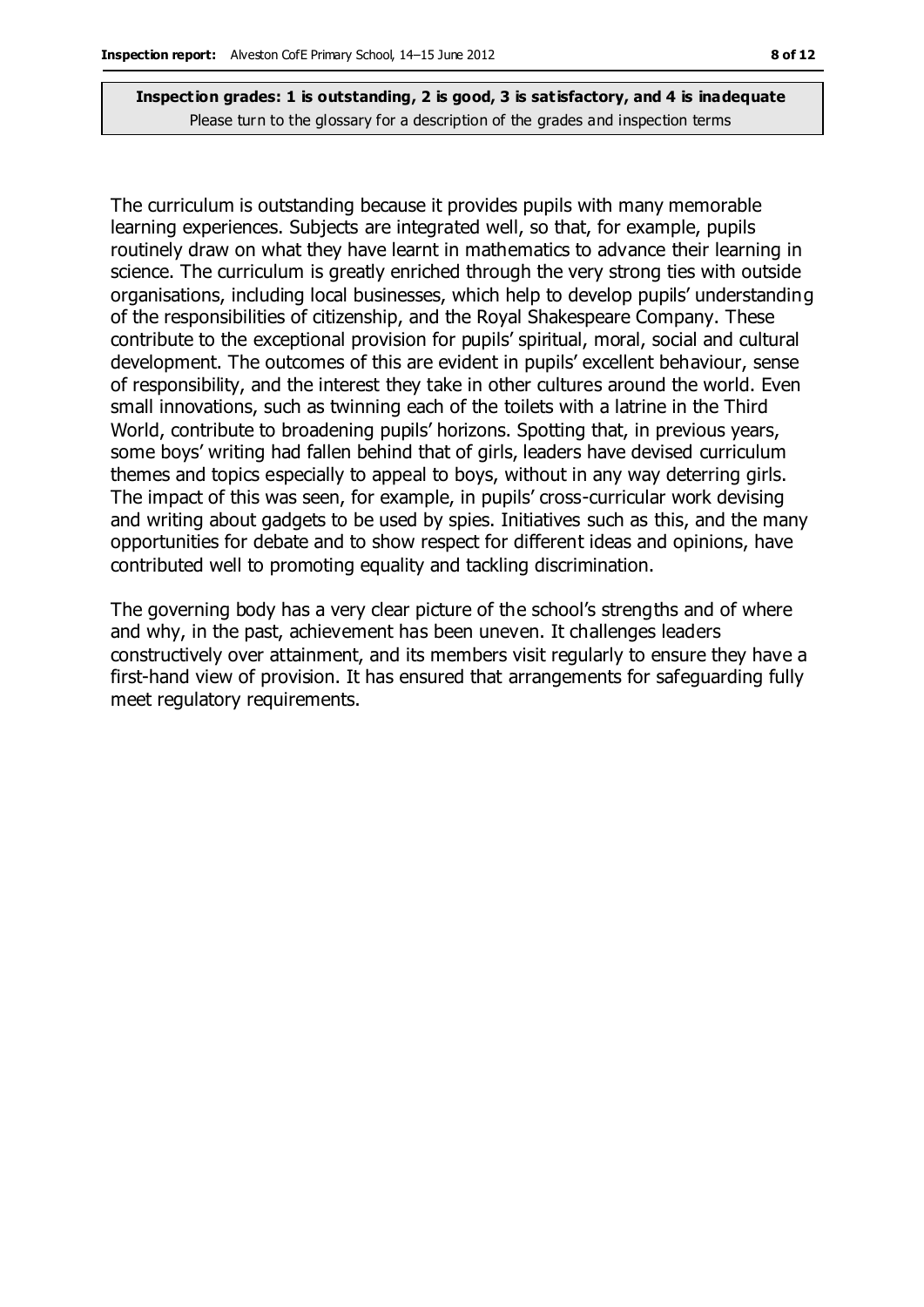# **Glossary**

#### **Grade Judgement Description** Grade  $1$  | Outstanding | These features are highly effective. An outstanding school provides exceptionally well for all its pupils' needs. Grade 2 Good These are very positive features of a school. A school that is good is serving its pupils well. Grade 3  $\parallel$  Satisfactory  $\parallel$  These features are of reasonable quality. A satisfactory school is providing adequately for its pupils. Grade 4  $\parallel$  Inadequate  $\parallel$  These features are not of an acceptable standard. An inadequate school needs to make significant improvement in order to meet the needs of its pupils. Ofsted inspectors will make further visits until it improves.

### **What inspection judgements mean**

### **Overall effectiveness of schools**

|                       |                    |      | Overall effectiveness judgement (percentage of schools) |                   |
|-----------------------|--------------------|------|---------------------------------------------------------|-------------------|
| <b>Type of school</b> | <b>Outstanding</b> | Good | <b>Satisfactory</b>                                     | <b>Inadequate</b> |
| Nursery schools       | 54                 | 42   |                                                         |                   |
| Primary schools       | 14                 | 49   | 32                                                      |                   |
| Secondary             | 20                 | 39   | 34                                                      |                   |
| schools               |                    |      |                                                         |                   |
| Special schools       | 33                 | 45   | 20                                                      |                   |
| Pupil referral        |                    | 55   | 28                                                      |                   |
| units                 |                    |      |                                                         |                   |
| All schools           | 16                 | 47   | م -                                                     |                   |

New school inspection arrangements have been introduced from 1 January 2012. This means that inspectors make judgements that were not made previously.

The data in the table above are for the period 1 September to 31 December 2011 and represent judgements that were made under the school inspection arrangements that were introduced on 1 September 2009. These data are consistent with the latest published official statistics about maintained school inspection outcomes (see [www.ofsted.gov.uk\)](http://www.ofsted.gov.uk/).

The sample of schools inspected during 2010/11 was not representative of all schools nationally, as weaker schools are inspected more frequently than good or outstanding schools.

Primary schools include primary academy converters. Secondary schools include secondary academy converters, sponsor-led academies and city technology colleges. Special schools include special academy converters and non-maintained special schools.

Percentages are rounded and do not always add exactly to 100.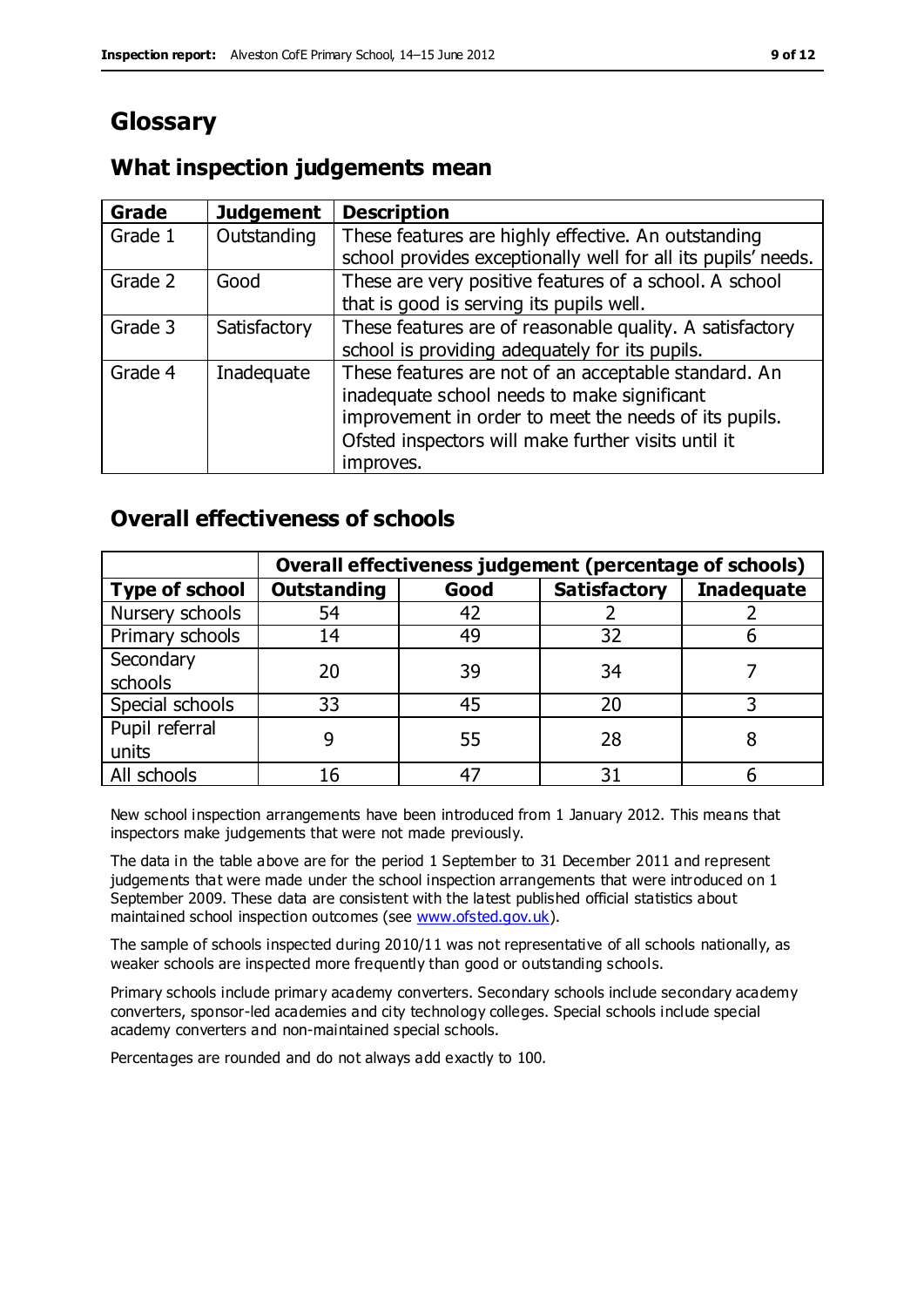# **Common terminology used by inspectors**

| Achievement:                  | the progress and success of a pupil in their<br>learning and development taking account of their<br>attainment.                                                                                                        |
|-------------------------------|------------------------------------------------------------------------------------------------------------------------------------------------------------------------------------------------------------------------|
| Attainment:                   | the standard of the pupils' work shown by test and<br>examination results and in lessons.                                                                                                                              |
| Attendance:                   | the regular attendance of pupils at school and in<br>lessons, taking into account the school's efforts to<br>encourage good attendance.                                                                                |
| Behaviour:                    | how well pupils behave in lessons, with emphasis<br>on their attitude to learning. Pupils' punctuality to<br>lessons and their conduct around the school.                                                              |
| Capacity to improve:          | the proven ability of the school to continue<br>improving based on its self-evaluation and what<br>the school has accomplished so far and on the<br>quality of its systems to maintain improvement.                    |
| Floor standards:              | the national minimum expectation of attainment<br>and progression measures.                                                                                                                                            |
| Leadership and management:    | the contribution of all the staff with responsibilities,<br>not just the governors and headteacher, to<br>identifying priorities, directing and motivating staff<br>and running the school.                            |
| Learning:                     | how well pupils acquire knowledge, develop their<br>understanding, learn and practise skills and are<br>developing their competence as learners.                                                                       |
| <b>Overall effectiveness:</b> | inspectors form a judgement on a school's overall<br>effectiveness based on the findings from their<br>inspection of the school.                                                                                       |
| Progress:                     | the rate at which pupils are learning in lessons and<br>over longer periods of time. It is often measured<br>by comparing the pupils' attainment at the end of a<br>key stage with their attainment when they started. |
| Safety:                       | how safe pupils are in school, including in lessons;<br>and their understanding of risks. Pupils' freedom<br>from bullying and harassment. How well the school<br>promotes safety, for example e-learning.             |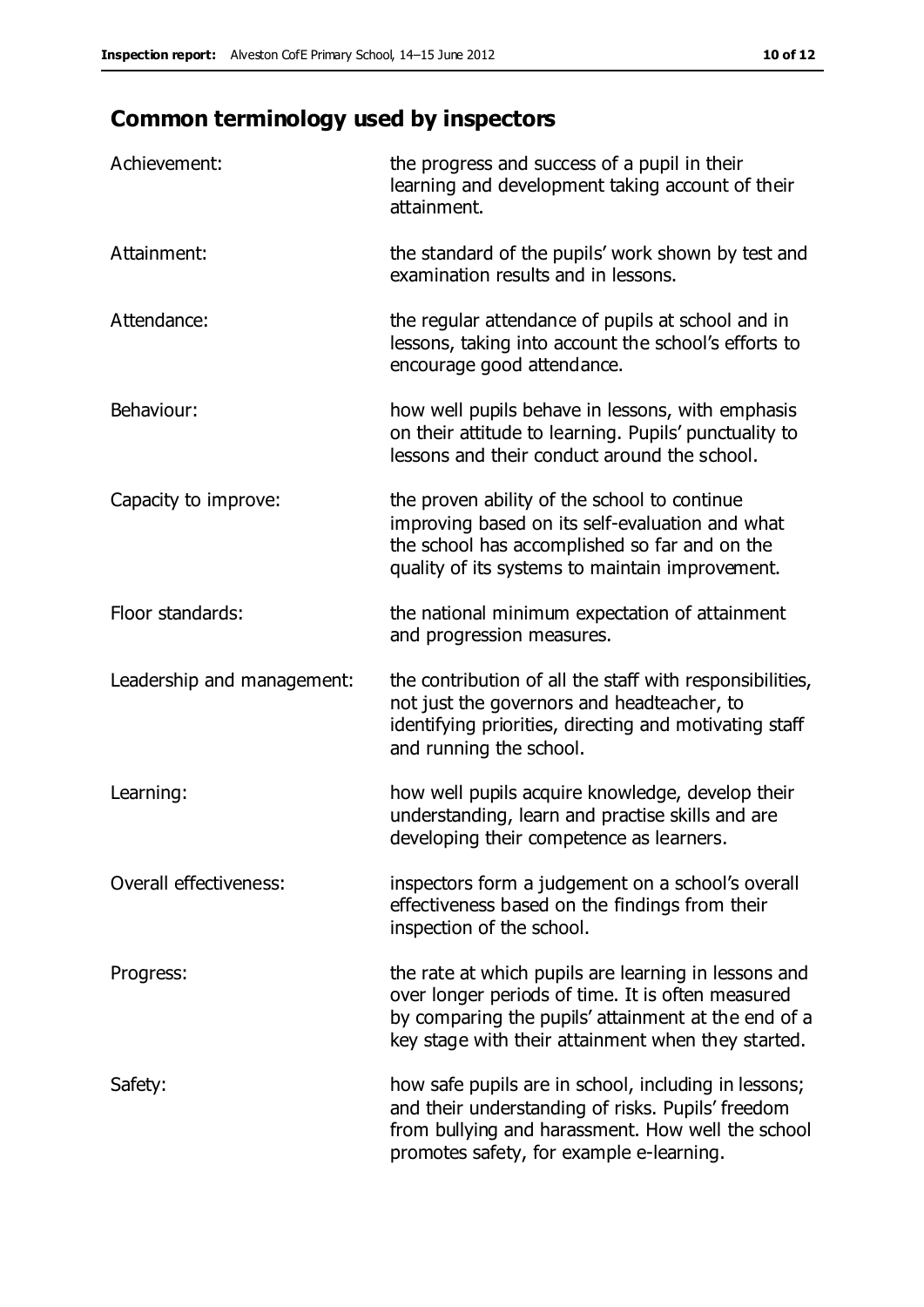#### **This letter is provided for the school, parents and carers to share with their children. It describes Ofsted's main findings from the inspection of their school.**

18 June 2012

Dear Pupils

#### **Inspection of Alveston CofE Primary School, Tiddington CV37 7BZ**

Thank you for being so friendly and welcoming when we came to visit your school. You told us that you think Alveston is a good school. We agree. It is a well run school where you make good progress and attain above average standards as a result of consistently good teaching. We were especially impressed with your excellent behaviour and attitudes to learning. The way you listen well to your teachers and to each other in lessons makes a major contribution to your good progress. You are well motivated to work hard and do your best because staff make the curriculum so stimulating and exciting. You appreciate, for example, the opportunities you have to learn about Shakespeare and his plays. I greatly enjoyed seeing those of you in Year 2 playing the parts of Caliban and Miranda. As I saw you in role, I thought to myself, 'O brave new world, that has such people in't.'  $\odot$ 

Even in a good school like yours, there are things that could be better. We could see that, though attainment in writing is above average, it is not as high as in reading and mathematics. In order to improve your writing skills, and to move more of your teaching from good to outstanding, we have suggested that teachers always take care to match work to your different abilities. You can help by telling your teachers any time you think you are given tasks that are too hard or too easy. There is much good marking in the school, but we would like to see it all as good as the best. We would also like you to be given more opportunities to check and assess your own and each other's work. Finally, we have asked that when leaders visit lessons, they particularly look at your learning and progress.

Thank you again for the welcome you gave us, and our very best wishes to all of you for the future, both at this school and, for those of you in your last term here, for your new start next year at your secondary schools.

Yours faithfully

Selwyn Ward Lead inspector